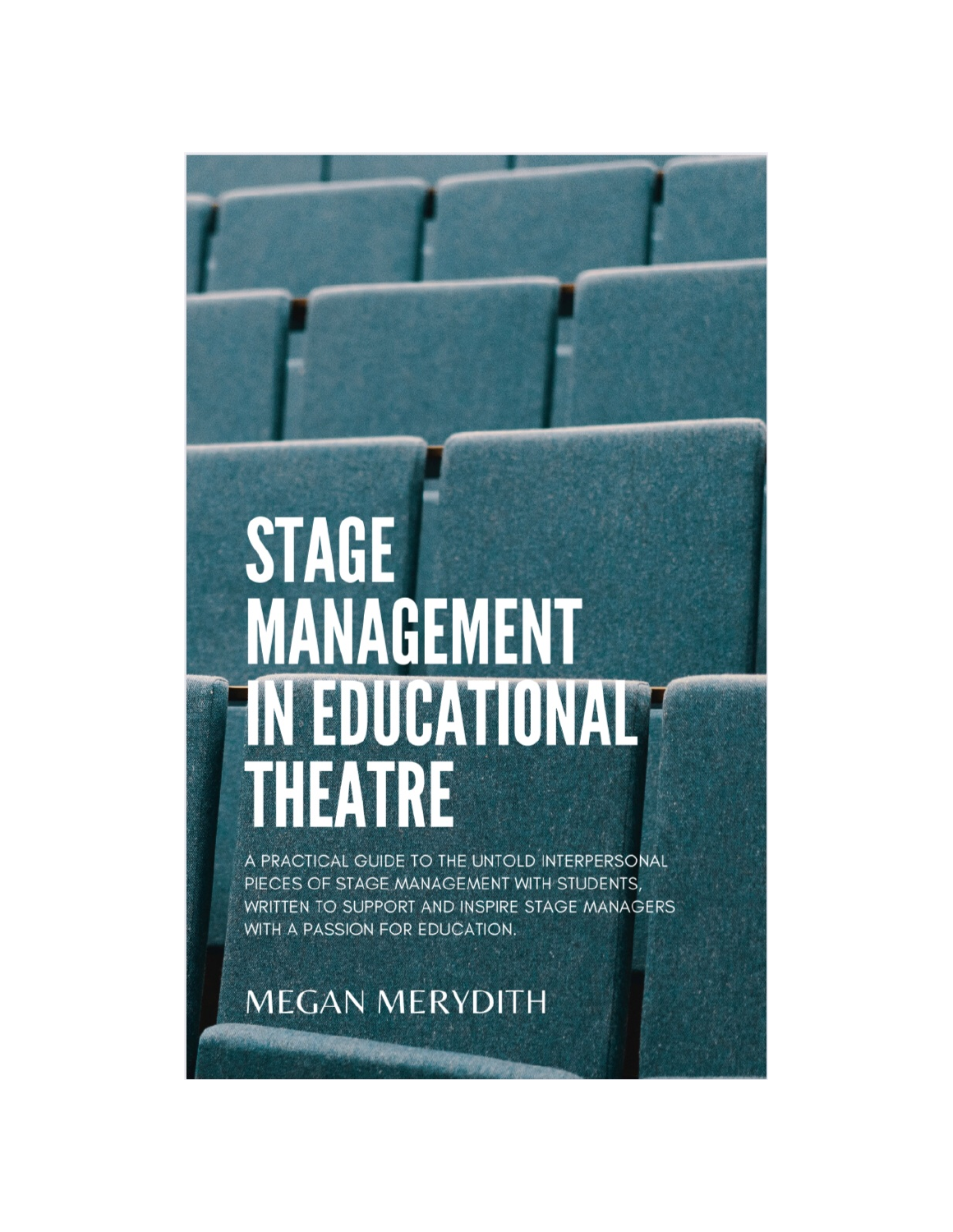Stage Management in Educational Theatre

Megan Merydith

### A Thesis

submitted in fulfillment of

Senior Project: Theatre Education and Theatre Production & Design

Seattle Pacific University

2021

Advisors:

Richard Lorig

Dr. Andrew Ryder

Dr. Shelby Lunderman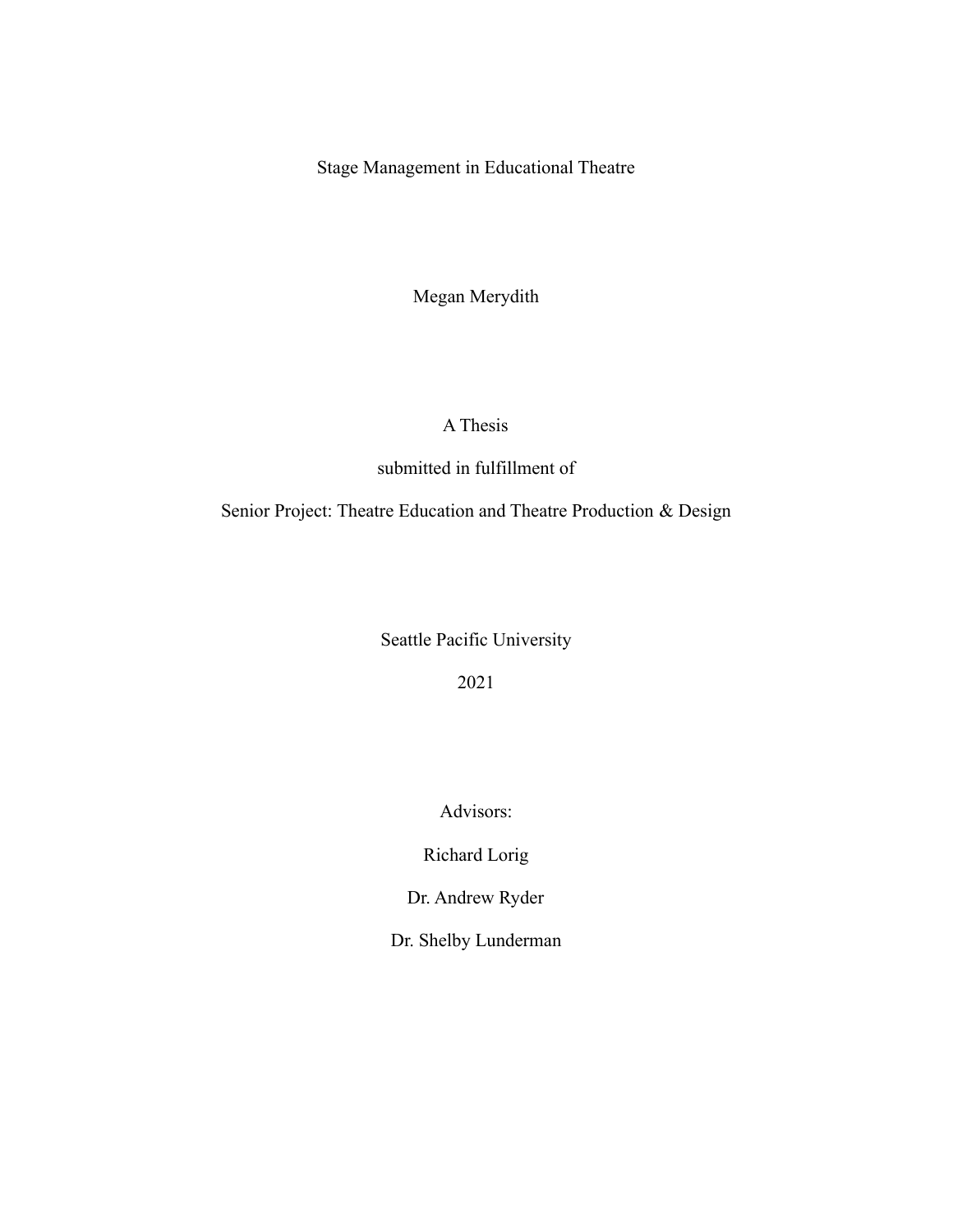© Copyright 2021

Megan Merydith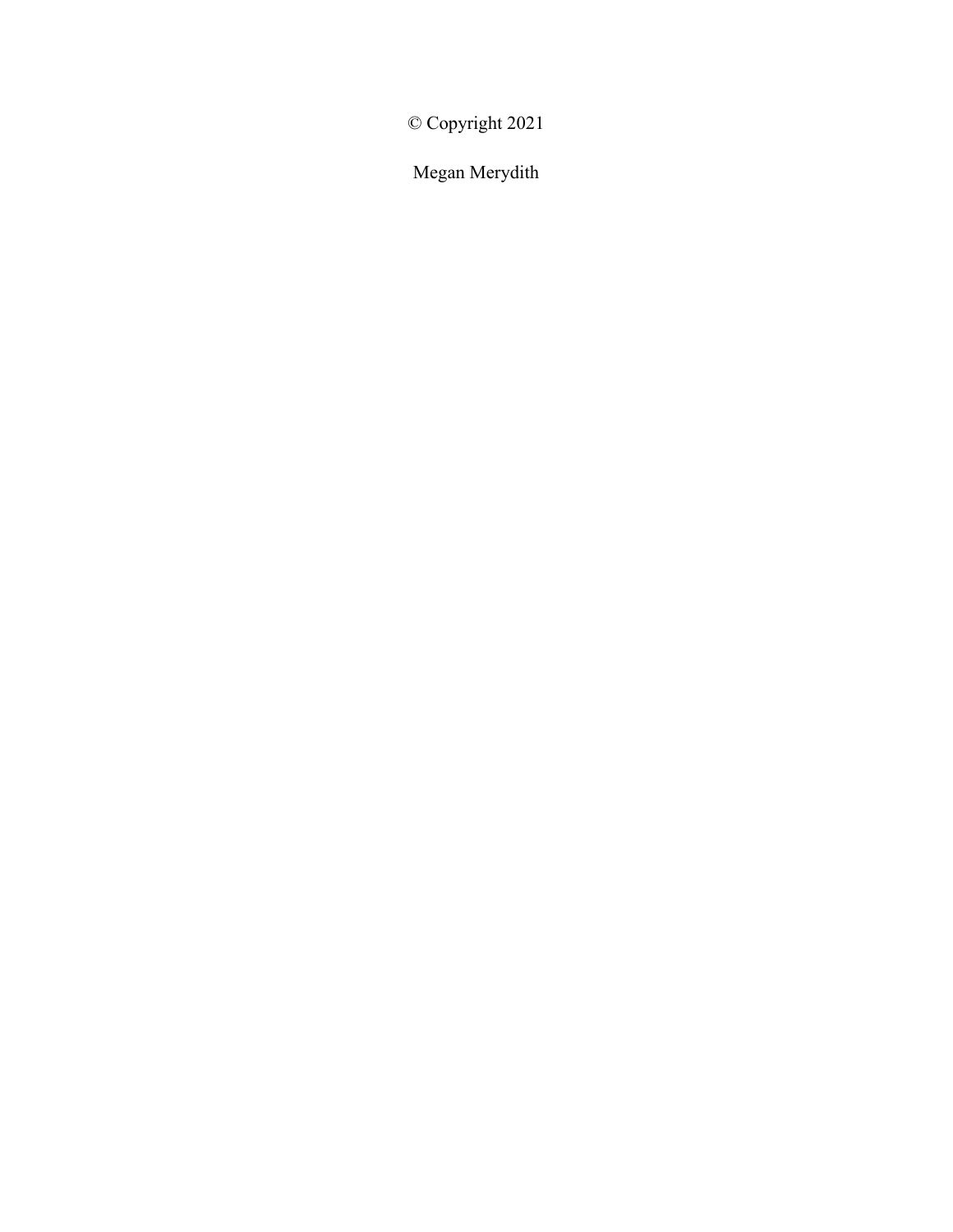#### Seattle Pacific University

#### Abstract

#### Stage Management in Educational Theatre

#### Megan Merydith

I hope I never get tired of the excitement that rushes through my body when the lights are dimmed and the overture begins to play. Of the joy I am filled with when a child's face lights up for the first time as they discover just how much they love theatre. Of the satisfaction created through a job well done and the creation of an amazing work of art. These are just some of the wonderful things I have experienced working as a stage manager in educational theatre, and it is my desire to pass on this passion and excitement to future generations of students and theatre artists. This book seeks to provide a practical, clear, and easily accessible guide for student and adult artists alike to stage managing in student-focused theatre, be that with children, youth, college students, mixed productions, or anywhere in between. This book will tackle the many traditional tasks of stage management from paperwork to technology to communication, as well as the many unique interpersonal elements added to the job of a stage manager in educational theatre working with students and parents. Through personal experience, education, interviews, and research, I hope this small offering shows my heart for stage management in a way that helps future artists love what they do and feel confident as they approach the ever-changing and ever-magical world of stage management in educational theatre.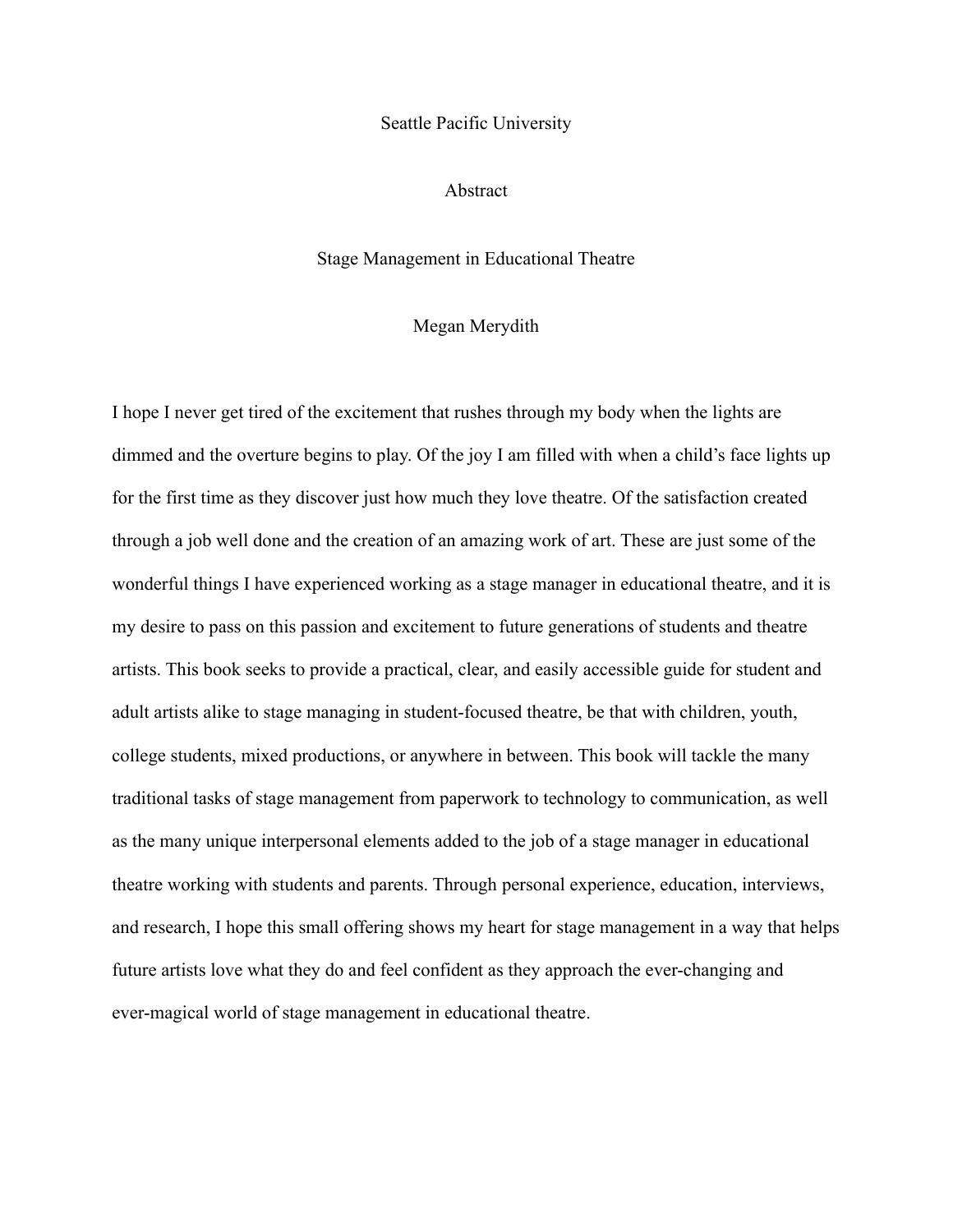## **TABLE OF CONTENTS**

| Introduction: Stage Management in Children's Theatre                                          | $\overline{7}$ |
|-----------------------------------------------------------------------------------------------|----------------|
| <u>Part 1: What is Stage Management in Educational Theatre?</u>                               | 10             |
| <b>Chapter 1: Educational Versus Professional</b>                                             | 11             |
| 1.1 Differences Between Educational & Professional SM'ing                                     | 15             |
| 1.2 Authority & Structure of Stage Management                                                 | 24             |
| 1.3 Hiring Qualities for Stage Managers in Educational Theatre                                | 28             |
| 1.4 Advice from Professionals                                                                 | 37             |
| 1.5 Difficult & Rewarding Moments                                                             | 43             |
| <b>Chapter 2: Student Stage Managers</b>                                                      | 51             |
| 2.1 Working With Student vs. Adult SMs                                                        | 53             |
| 2.2 Peer Conflict/Issues of Authority                                                         | 69             |
| 2.3 Educational Opportunities (Classes, Workshops)                                            | 72             |
| Chapter 3: The Digital Age & COVID-19                                                         | 87             |
| 3.1 Zoom Meetings, Rehearsals, & Performances                                                 | 88             |
| 3.2 Shared Workspaces                                                                         | 100            |
| 3.3 Virtual Callboards & Other Technology                                                     | 101            |
| <u>Part 2: Interpersonal and Practical Skills for Stage Managers in Educational Theatre</u>   | 115            |
| Chapter 4: Interpersonal Skills of a Stage Manager (Stage Manager, Babysitter, or Teacher)116 |                |
| 4.1 Communication as a Stage Manager                                                          | 117            |
| 4.2 Behavioral Management                                                                     | 122            |
| 4.3 Framing Equity & Inclusion                                                                | 132            |
| 4.4 Parental Conflict                                                                         | 138            |
| <b>Chapter 5: Pre-Production and Rehearsal</b>                                                | 148            |
| 5.1 Communicating with Production Crew                                                        | 149            |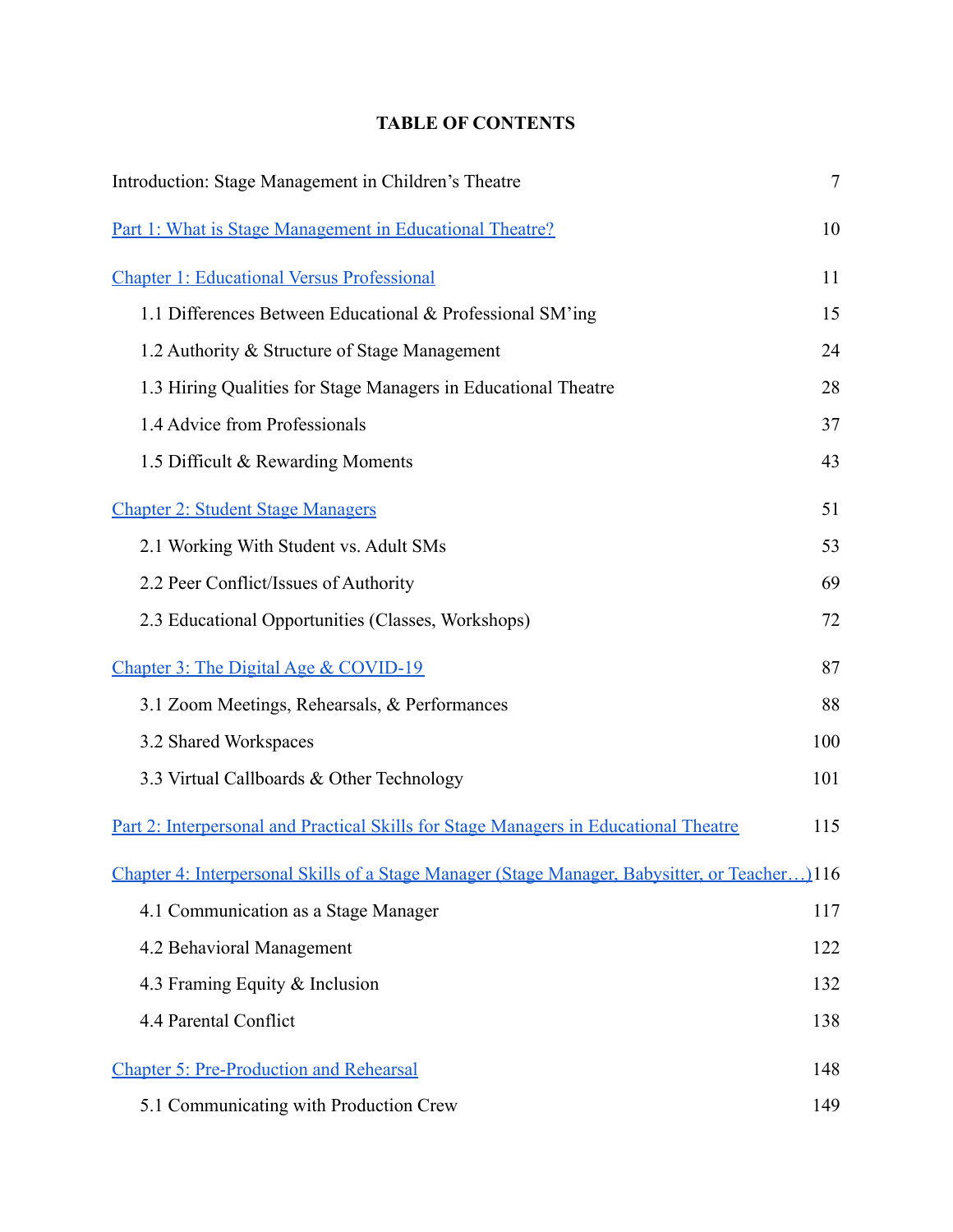| 5.2 Pre-Production Paperwork & Table Work                                    | 159 |
|------------------------------------------------------------------------------|-----|
| 5.3 Preparing for Rehearsals                                                 | 162 |
| 5.4 Navigating the Rehearsal Process & Running a Rehearsal                   | 170 |
| <b>Chapter 6: Tech &amp; Performances</b>                                    | 182 |
| 6.1 Preparing for Tech Week: Paperwork Edition                               | 183 |
| 6.2 Tech Week Responsibilities & Types of Tech Rehearsals                    | 191 |
| 6.3 Production Paperwork & Responsibilities                                  | 201 |
| <b>Chapter 7: Safety Protocols, Emergencies, &amp; Unexpected Situations</b> | 207 |
| 7.1 Safety Protocols & Emergencies                                           | 208 |
| 7.2 Safety in Educational Theatre                                            | 218 |
| 7.3 "Disaster" Stories                                                       | 227 |
| <b>Works Cited</b>                                                           | 239 |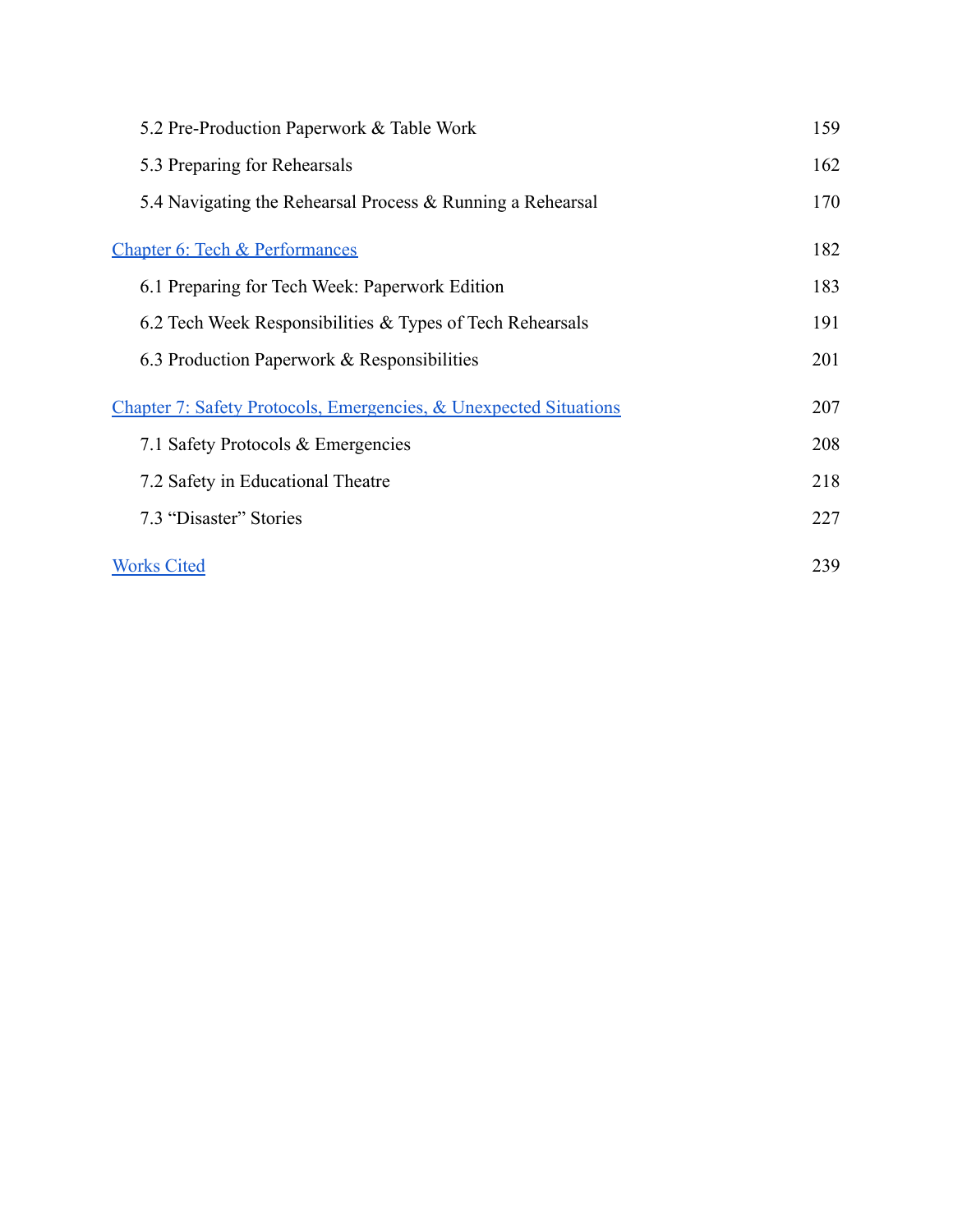#### **ACKNOWLEDGEMENTS**

The art of theatre is fundamentally and necessarily collaborative, and this project has been no different.

I would like to thank the Theatre Department at Seattle Pacific University for their facilitation of my project and research throughout this process, along with the wonderful faculty members in the theatre department: Shelby Lunderman, Rick Lorig, Candace Vance, Andrew Ryder, Erica Manzano, and Tucker Goodman, for their help and guidance.

I would like to thank the many theatre professionals and experts that were kind enough to lend me their time and brilliance in offering beyond valuable suggestions to this work, a list of whom could not fit on this page - conducting interviews for this project and hearing about the educational art being created across the country and world truly gives me such hope for the next generation of theatre and the magical influence it is going to have.

Finally, I would like to thank my colleagues, friends, and fellow students for their ideas, encouragement, support, and belief that this idea would come to fruition.

This book has been born not out of a desire to educate stage managers for Broadway, but rather to inspire, to encourage, and to support stage managers with a passion for education and a belief in the value of theatre for all. I hope and anticipate the wonderful art you will all help students to create in the future!

"It isn't always about what they do on the stage. It's about them growing and working together. Appreciating each other and respecting each other and realizing that true talent is in the heart," - Carolyn Greer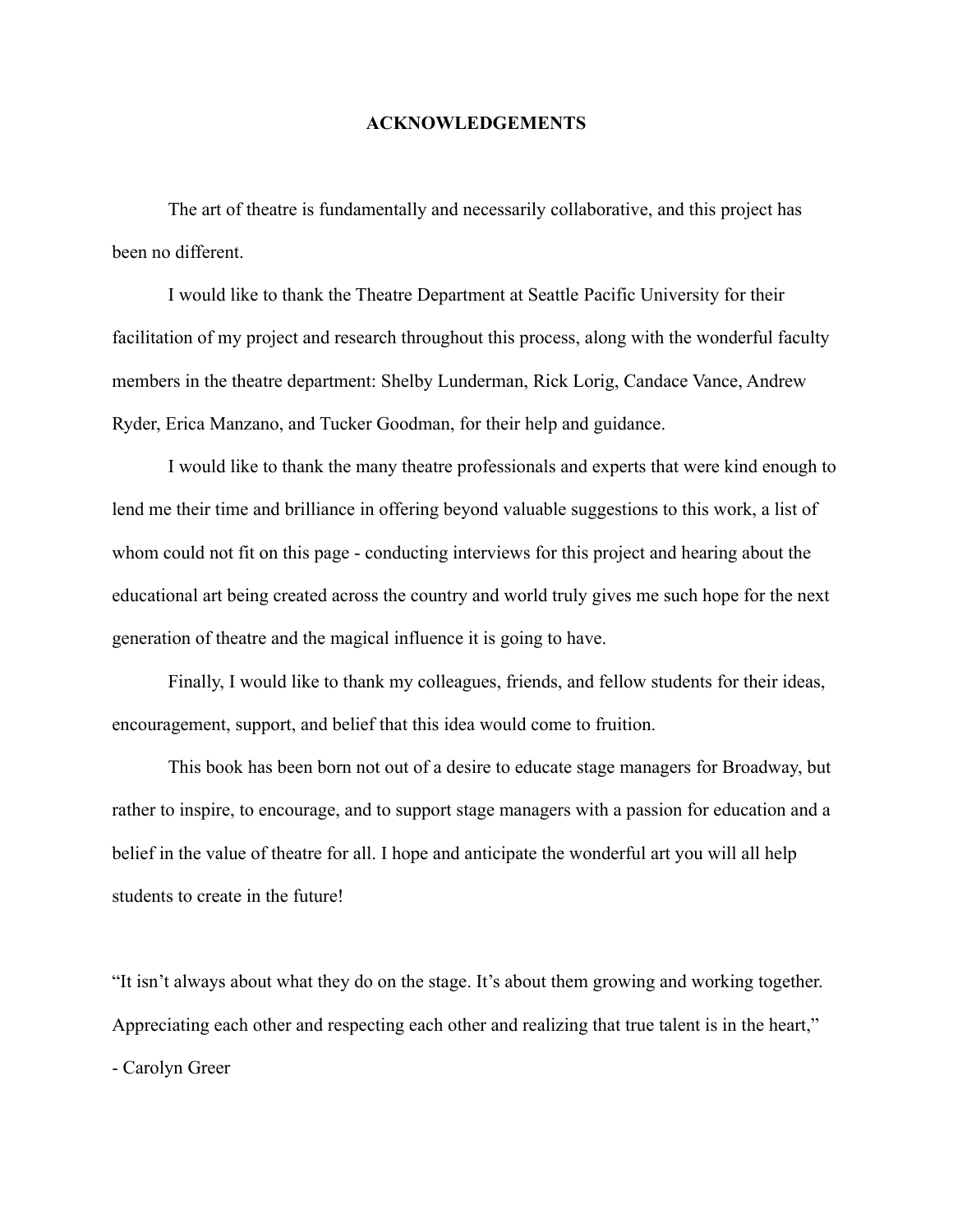#### **Introduction: Stage Management in Children's Theatre**

<span id="page-7-0"></span>What is a Stage Manager? The age old question, and the one that makes every stage manager incredibly uncomfortable as they pause and try to decide how they could possibly answer it in less than a thousand word essay. I too have struggled with answering this question and explaining what I do to those around me, and unfortunately can't say I have a perfect answer for you. The short answer I typically give these days is that a stage manager is the essential puzzle piece to the construction of a production, and the main hub of communication between all people and parts of putting together a show.

The real answer, of course, as any of us who have ever held the title of "stage manager" know all too well, is not remotely that simple. Becoming a stage manager is to take on arguably one of the most challenging and time consuming tasks in theatre, and it is most decidedly not for the faint of heart. For this reason, when you ask any stage manager why they do what they do, you certainly will not hear "for the money", "for the fame", or "for the job security and simple, easy work". What you will hear are the hearts of people with a passion for theatre, the hearts of people so dedicated to pursuing this art and so intent on its place of value in the world, that they would do it for free.

This becomes even more true when we venture into the world of educational theatre. Stage managing productions of students holds a remarkable number both of similarities and differences from professional theatre, but it can't be denied that if it takes a particular type of person to become a stage manager, it takes an even more particular type of person to stage manage when there are children involved. If you've made it this far into this book, it is incredibly likely that you, like myself, are one of these crazy people. We are so passionate about both students and theatre that we can find joy in the combination of these two worlds and all of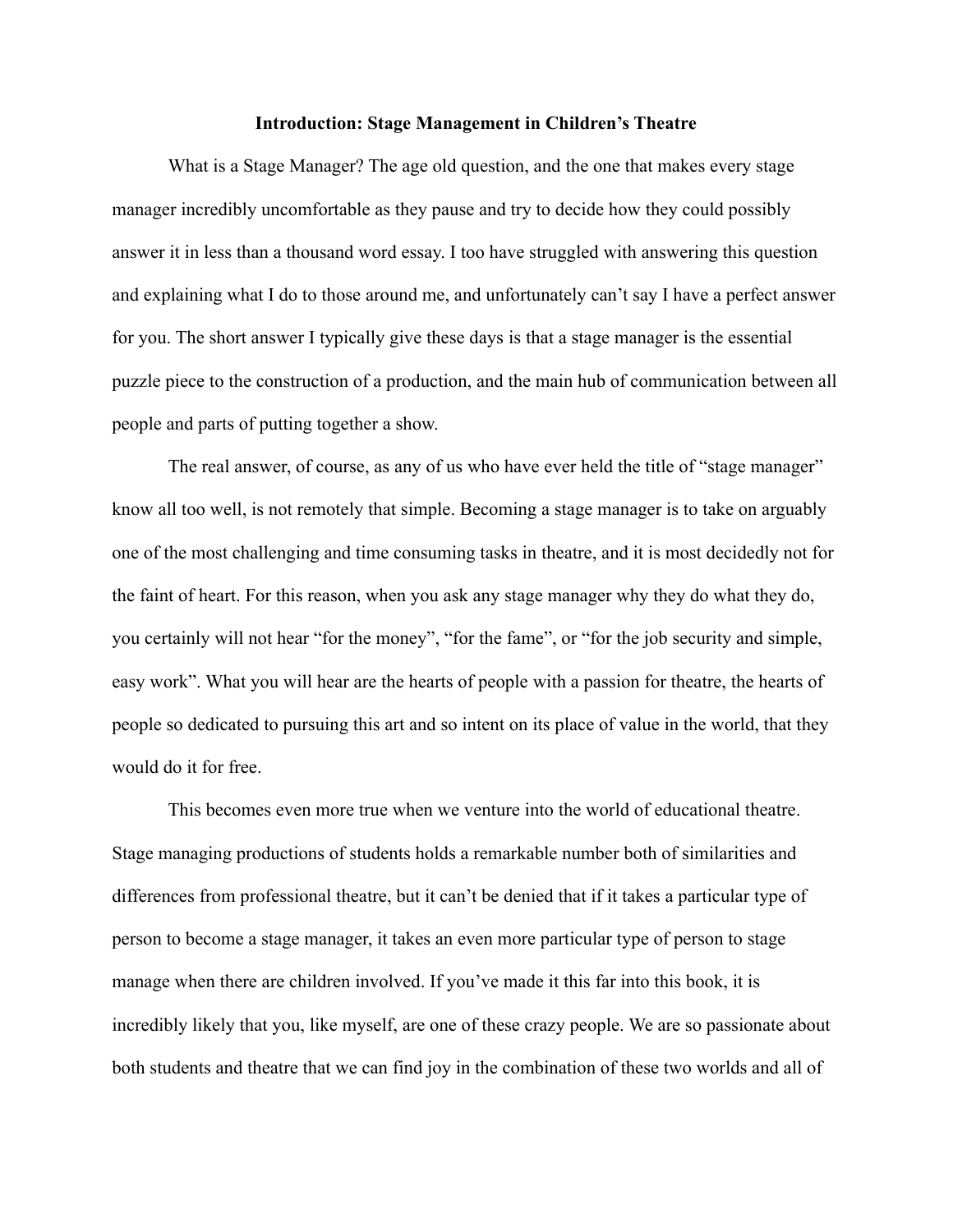the insanity that it brings. We choose to do this job because we couldn't imagine loving anything else more - and that's what makes this community so wonderful.

As those of you who have in any way experienced educational theatre before know all too well, there are many differences in stage management from the professional theatre world. The most obvious first point on this topic is that you are working with a cast of some or all students rather than a company of adult actors, and often with some student crew members and technicians as well. The main issue that arises when existing in the tension between these worlds, then, is the balance that exists between education and production quality. Some educational theatres are fixated on one while some are fixated on the other, and companies exist everywhere else in between. In my own pedagogy as an educator, which carries over to my work in stage management, I believe it is my responsibility to create an atmosphere that fosters the success of both of these things. The creation of an actual production is obviously important, not just to the bottom line of creating theatre and ticket sales, but to a sense of accomplishment, to learning the theatrical process, and to the spirit of teamwork. There are times even when working with students where the show must go on, and it is your responsibility as a stage manager to make that happen. However, the safety, health, mental well-being, education, and experience of children in a cast must at all times necessarily come before the perfection of the show itself. This balance is different for every stage manager as well as every theatre company, but I hope to provide you with some tools to discover this balance for yourself and learn how to find confidence in it as a stage manager living in the intersection of these worlds of theatre and education.

To create a list of just what a stage manager is and what they do to make a production possible would be a thoroughly never ending task. There are so many wonderful books and resources for professional stage management, many of which I will discuss in this text, that